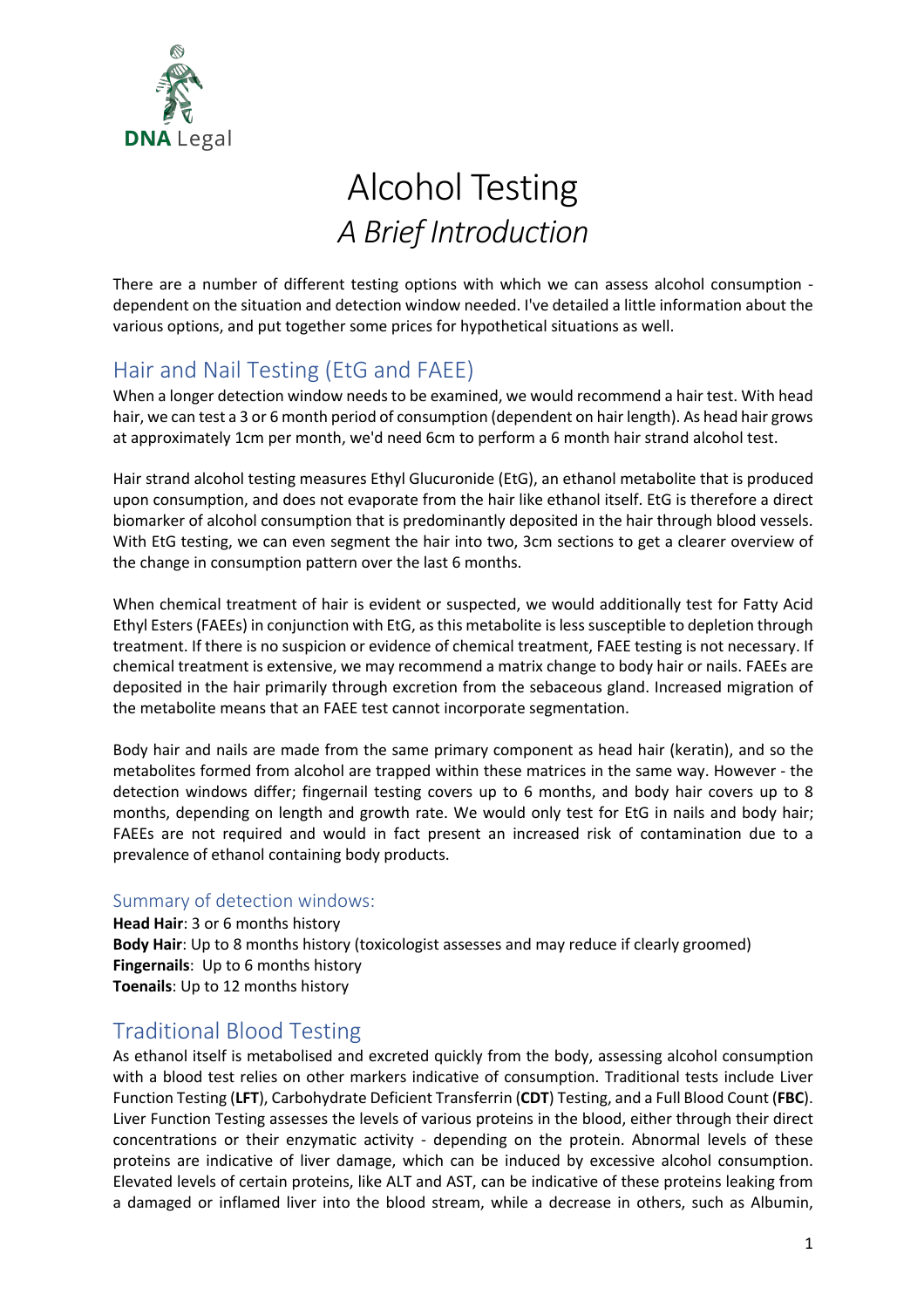

indicates impaired synthesis. The spectrum of results are analysed with a view to assess alcohol consumption.

Carbohydrate Deficient Transferrin (**CDT**) testing assesses the structure of a protein called transferrin - an iron transporter in the blood. These proteins undergo post-translational modifications, with the addition of carbohydrate (sugar) 'tails' after the protein has been synthesised. Transferrin proteins usually have 3-5 of these little tails, with a small proportion being deficient (having no or a lower number of carbohydrate side-chain modifications). Disruption of the addition process causes the levels of Carbohydrate Deficient Transferrin to increase, and can again be caused or contributed to by excessive alcohol consumption.

A Full Blood Count (**FBC**) assesses the concentrations of different types of blood cells (and some proteins), such as red and white blood cells, platelets, and other blood cells involved in immune system functioning. The FBC also includes the assessment of Mean Corpuscular Volume (**MCV**) - which is essentially a measure of the mean volume of red blood cells. As is the emerging pattern, all assessments should fall into a certain normal range, with excessive alcohol consumption being a potential contributing factor to abnormal levels.

### PEth Blood Testing

The problem with these traditional tests is that, as you may have noticed, none of them are direct biomarkers of alcohol consumption. This means that while they measure changes in the body that *can* be affected by excessive alcohol consumption, these changes can have a multitude of other underlying contributing factors. Other factors include age, sex, gender, underlying genetic conditions, other communicable illnesses, general fitness - and even menstruation. We regard the accuracy of the Liver Function Test as being so low that we no longer offer it on its own (although we of course still have the capability to do so), as we don't believe the outcomes of important family cases - often involving children or allegations of abuse - can be based on a test with such low accuracy. When the tests are combined (ie LFT, CDT, and FBC), accuracy in distinguishing excessive alcohol consumption only increases to around 77%.

Phosphatidylethanol (**PEth**) testing, on the other hand, is a direct biomarker of alcohol consumption, can only be detected when alcohol has been consumed, and is directly correlated with the level of alcohol consumed. On a molecular level, ethanol 'looks' a little bit like water - so some enzymes in the body can mistakenly incorporate ethanol into the processes they'd usually use water molecules for often with a far higher affinity. PEth is formed when ethanol is combined with phospholipid molecules and incorporated into the membranes of red blood cells. PEth testing is therefore an extremely accurate (>99%) and sensitive measure of alcohol consumption over the last 28 days. It can be used to determine abstinence and excessive consumption, as well as a range of categorisations in between (occasional or social). In terms of pricing, the difference between the full traditional blood test and PEth is fairly negligible (£140 vs £149 exclusive of VAT). To exemplify PEth's superiority, we've had a few interesting cases where we've performed all tests (LFT, CDT, FBC and PEth), where the traditional tests have given no indication of excessive consumption, but PEth has demonstrated high consumption. We've also had cases where the opposite is true: traditional tests have been indicative of excessive consumption, but PEth has demonstrated otherwise.

We've also found PEth testing to be a good tool for monitoring consumption over an extended period of time in place of potentially intrusive monitoring techniques - where there is also the opportunity for tampering. Our usual practice would be to arrange monthly PEth tests, and provide the results of each test as soon as they're ready. As PEth is so clear to understand, we'd usually release the results as they